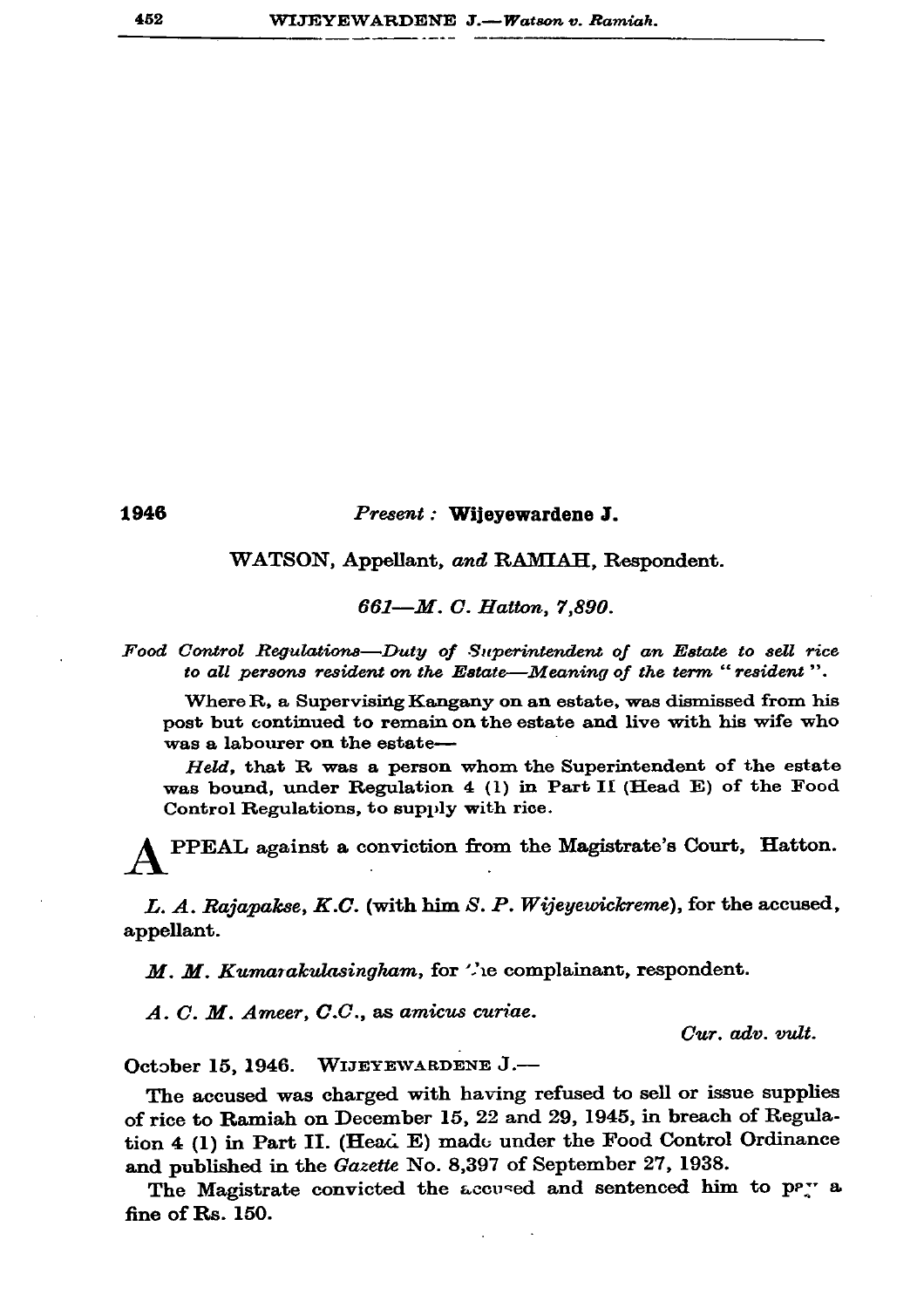The accused has been the Superintendent of Ythanside estate, Kotagala. from August, 1942. Ramiah has been on that estate from about 1940. In September, 1945, the accused informed Ramiah and three others that he could not employ them any longer as Supervising Kanganies but they could do "any other labourer's work including pruning". The accused took this step as the Estate Agents desired that the number of Supervising Kanganies on the estate should be reduced. Though the other three Kanganies accepted the proposal made by the accused, Ramiah insisted that he should be continued as Supervising Kangany.

On October 20, 1945, the accused decided not to give work to Ramiah unless he agreed to work as a labourer and Ramiah ceased to work from that day. However, the accused tried again to persuade Ramiah to work on the estate as a labourer and as Ramiah persisted in his attitude that he would not work except as a Supervising Kangany, the accused dismissed him on November 20, 1945, and forwarded his discharge certificate and rice token card to the Deputy Controller of Labour. The Deputy Controller of Labour returned those documents to the accused on December 21, 1945, as the question of Ramiah's dismissal was under consideration in certain proceedings before the Deputy Controller. Ramiah continued to remain on the estate and live with his wife who was a labourer on the estate.

The question that has to be decided is whether in these circumstances Ramiah was a person resident on the estate, to whom the accused was bound under Regulation 4 (1) to supply rice on the dates mentioned in the charge. That Regulation enacts :-

"The Superintendent of every estate shall be the distributor of such supplies to all persons resident on that estate and shall sell or issue such supplies to such persons in accordance with the provisions of this Part."

Ramiah was living on the estate in December, 1945. The right of a husband to live in the cooly line with his wife who is a labourer on the estate is recognised by section 23A of the Estate Labour (Indian) Ordinance which reads :--

"Where, on any estate, housing accommodation is provided by the employer for any labourer who is living with his or her spouse on that estate, the employer shall provide a separate room for such labourer and his or her spouse and shall not compel them to share such room with any person other than a child of such labourer or of his or her spouse."

Moreover, no action has even been filed in Court by the accused to eject Ramiah from the estate. Regulation  $4(1)$  does not require that the person "resident" on the estate should be a labourer on the estate. I may refer in this connection to the definition of "Estate" given in Regulation 4 in Part III. (Head F)-

"' Estate' means any land of which ten or more acres are actually cultivated and on which not less than forty persons are usually resident whether or not such persons are actually employed on the land in any